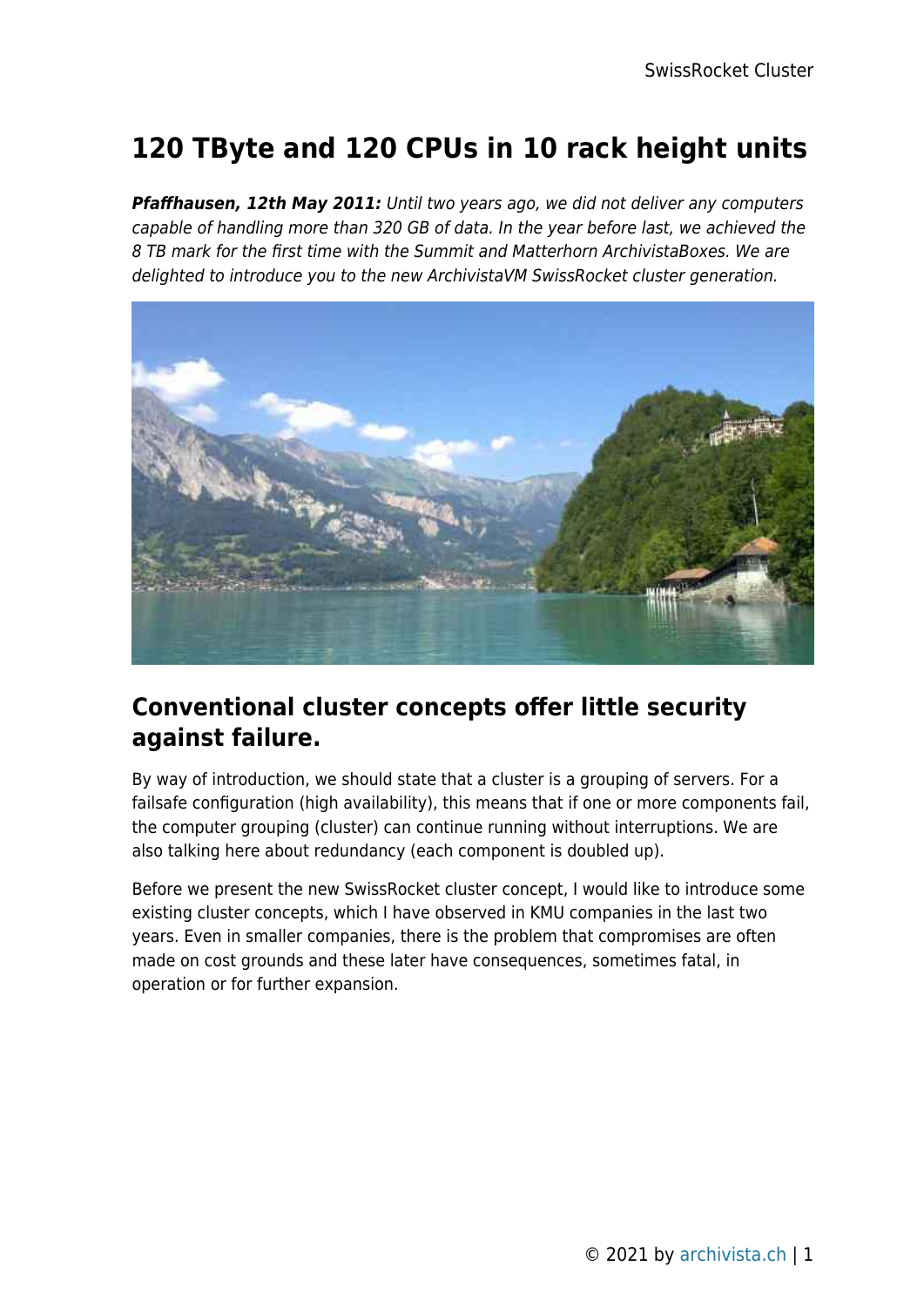

With virtualization, a physical server hosts a number of instances (virtual computers). CPU cores and hard disk(s) are also split. The individual instances also exist as an image on the physical server. Instances can be backed up and also played back again. Only in the event of a failure are all virtualized instances affected. This is why concepts that include a failsafe are often chosen. In other words, several servers are set up for virtualization (VM servers) and data storage (storage servers). If a server is "struggling", then the operation continues without any restrictions. Moreover, the watchword is often "Failover". The remaining computers detect failure of a member and share the load over the remaining computers.

Because with virtualization, the machines in operation have to share the capacity of the hard disks, separate servers are usually configured for virtualization and data storage. Servers for virtualization contain as many CPU cores and as much RAM as possible, with the storage servers (storage, NAS, SAN etc.) providing fast hard disk links. However, what appears fully evident at first glance is not considered complete. Let us consider an implementation with 3 servers. Two servers work for virtualization, the third computer stores the data in two hard disk groupings with two separate controllers. We have a problem with this configuration, because there is again no redundancy. Should there be a problem with the data storage server for, the entire cluster fails.



2 x VM Server, 2 x Storage: 1 x Redundancy

Therefore, at least two servers for

virtualization and two servers for data storage should be implemented. Both VM servers store the data redundantly on the storage servers. If a VM server fails, the second VM server takes over the task; if a storage server fails, the second "storage slave" takes over the task. We have therefore achieved a failsafe situation. However, with this concept, it should be noted that conventional network cards (1 GB) can transfer only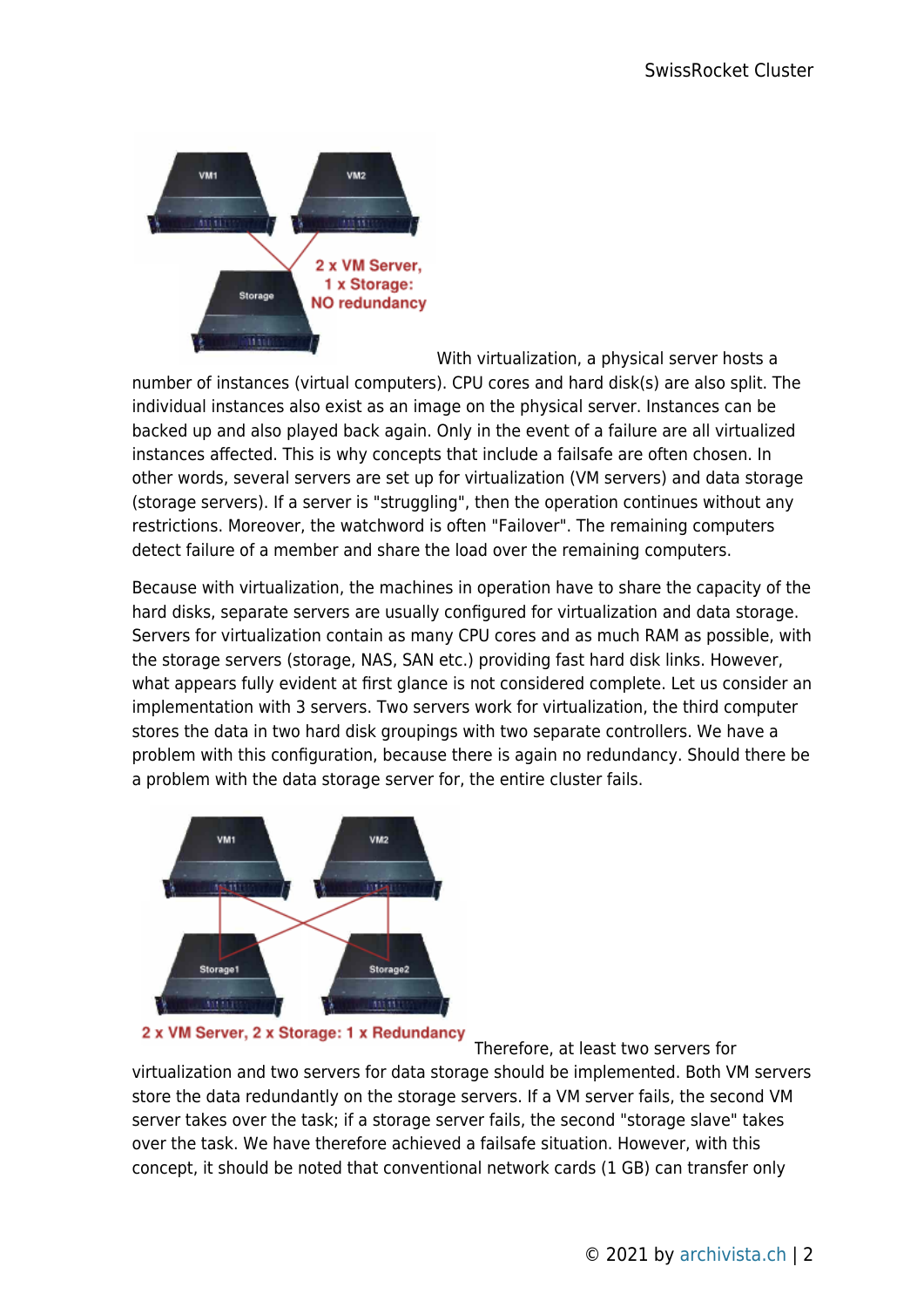approx. 100 MB of data per second. In other words, the fastest storage servers are of no avail if the data is queued on the line. With this concept, you must therefore provide fast 10 GB network cards for adequate bandwidth (approx. 1 GB/s).

10 GB network cards are no longer expensive, but the corresponding switches are. With 2 VM servers and 2 storage servers, dual port network cards with crossover cables can be used. In this way, it is possible to avoid using switches. However, such a cluster cannot be expanded without further equipment. Essentially, four servers are required to make a computer failure more difficult.



Formerly, there were four

non-virtualized servers in the company, but now there are always four [virtualized] servers in the server room. However, if a server fails, then we can continue operations without interruption on the three remaining servers. OnlOnly without virtualization, we could install additional new servers as required at any time; with a cluster for virtualization, this is no longer so simple. Clusters are therefore often implemented with 3 or more VM servers.

Below, we shall assume a scenario with 3 VM servers and 2 storage computers. In addition, we can use the full capacity of two VM servers for operations and the third VM server for test purposes. In order to keep these VM servers highly available, redundant 10-GB switches are needed, because a single switch can also fail and in this case the complete solution would come to a halt. 10-GB switches are not cost-effective – a 6-port switch still costs between CHF 6000 and 8000 and, with two switches, you should be thinking about costs of between CHF 12000 and 15000. To put this in perspective, connecting a maximum of 6 servers with a 6-port switch and a 12-port or 24-port switch with 10 GB capability soon costs CHF 20000 per switch.

### **Archivista SwissRocket: Failsafe cluster with ArchivistaVM**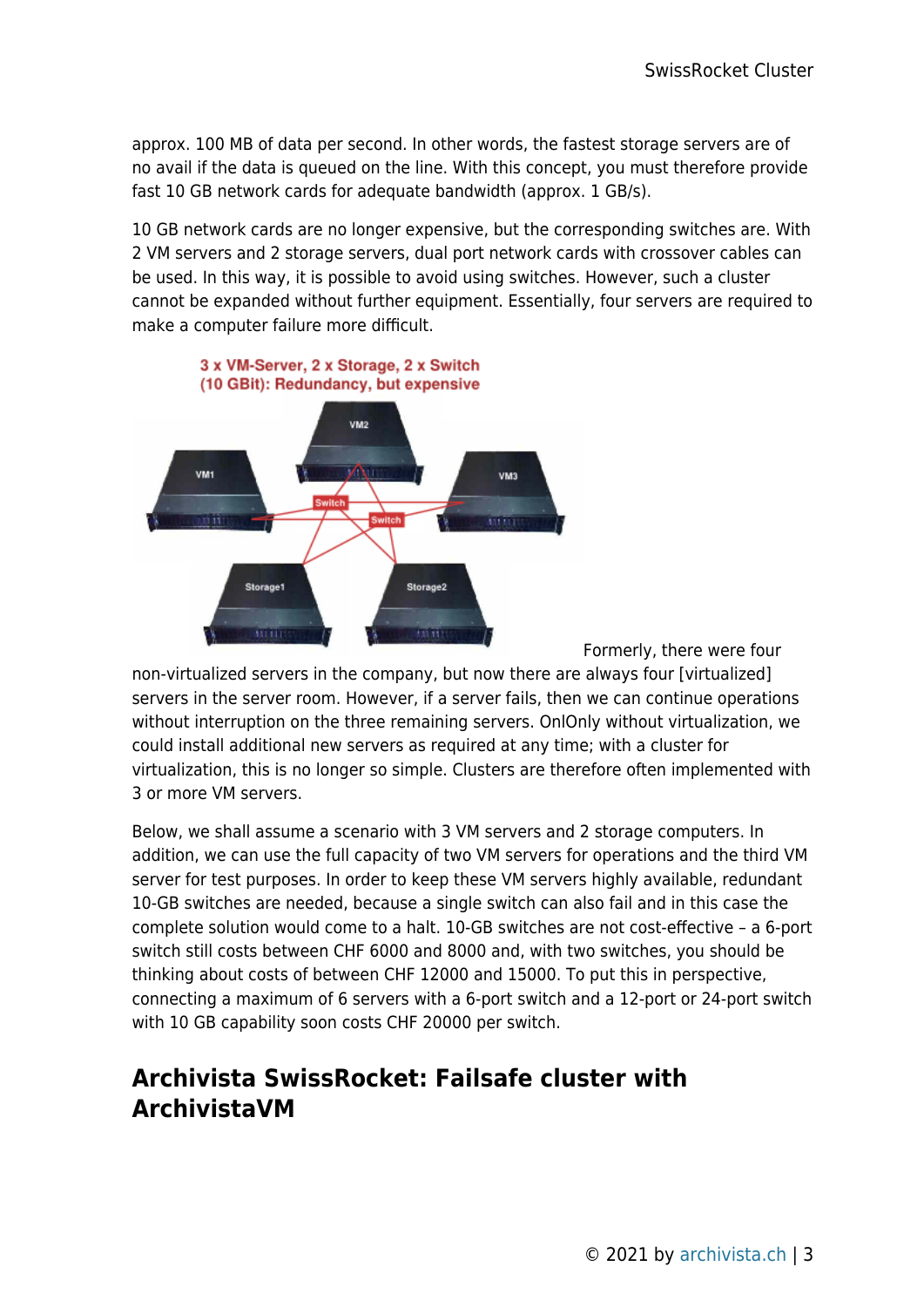#### 3 x VM Server (Primary/Secondary): **Redundancy without 10 GBit Switches**



In this case, the concept uses our Archivista SwissRocket cluster. The 3-way cluster is already failsafe (2 computers in operation, 1 computer on standby). If there is a failure of one of the three servers, the standby computer is switched in. Yet how can we keep the data from the two productive servers available with 3 servers? Quite simply, all our SwissRocket servers are designed so that any server automatically stores the data from another computer with its own in a second hard disk grouping. Each SwissRocket server is at once primary (productive) and Secondary (standby). In a hard disk grouping with Raid10, therefore, approx. 2 to 3 percent of a CPU is needed for computing performance, in a Raid5 grouping, this figure is approx. 40 to 50 percent of a CPU.

High availability is always relative. The question of whether a server is available even during data backup must be distinguished from availability at the virtualization stage. In Archivista SwissRocket clusters, the secondary server disengages, completes the data backup and then cuts back in downstream. In order not to hazard data integrity, each instance on the primary server is either restarted or set to standby for a short time. The servers are then available for further work without any restrictions. With a restart, to reach failsafe status takes less than 1 minute, and on standby this is a few seconds.

With the SwissRocket model series, we offer a maximum of 24 CPUs and 24 TB of data per server. There are at least 6 CPUs and 3 TB of hard disk capacity; ultimately, not every KMU undertaking needs 24 CPUs in its basic scope (corresponds to approx. 12 to 24 servers). In a quintuple cluster, up to 120 CPUs and 120 TB can be achieved. Obviously, clusters can be expanded downstream. Redundancy is also possible already with 2 servers (1  $\times$  productive, 1  $\times$  standby). Such a dual cluster can be converted at any time to a triple, quadruple or quintuple cluster, just as a quintuple cluster can be expanded to a maximum of 24 clusters (24  $\times$  48 = 1152 CPUs).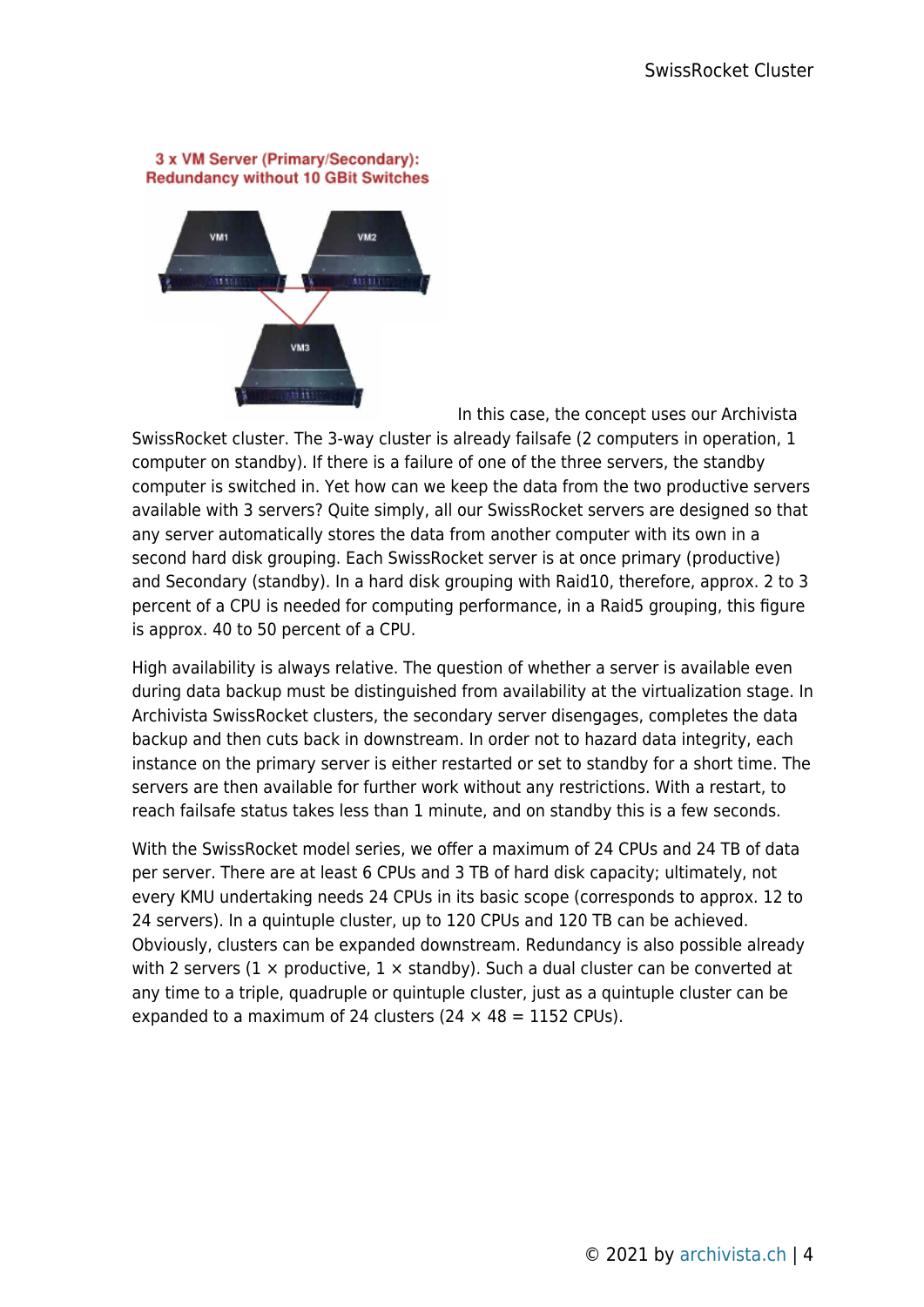

The Archivista SwissRocket cluster is completely subject to GPL licensing. With hardware, we rely on branded components, but we intentionally assemble the servers in house. Experience with bought-in servers has taught us that we achieve far better concepts if we use standard components. However, I should have mentioned here that the concept could also be implemented with branded servers, if the hard disks can be activated and 10 GB network cards are available. The **[key technical data for our](https://archivista.ch/de/media/SwissRocketPreisliste.pdf) [Archivista SwissRocket cluster can be taken from the price list,](https://archivista.ch/de/media/SwissRocketPreisliste.pdf)** just as you can experience the SwissRocket cluster live in action with us. You will be impressed by the performance; as an example, we quote here the time that is needed to write 1 TB of data on to a SwissRocket server:

```
dd if=/dev/zero of=/var/lib/vz/1TB.img bs=256M count=3760
oflag=direct
3760+0 records in
3760+0 records out
1009317314560 bytes (1.0 TB) copied, 861.507 s, 1.2 GB/s
```
For those who would prefer to calculate the computer performance, 861.5 seconds equals 14 minutes and 21 seconds. The author remembers the days when 1 minute was needed for 300 MB. Admittedly, this was a long time ago (if I remember correctly, it was at about the turn of the millennium). However, the comparison, converted to 14 minutes 21 second, produces approx. 4.3 GB. In other words, the SwissRocket server is 232 times faster.

# **Key data and prices for the new Archivista SwissRocket server**

The Archivista SwissRocket clusters cover a range from 12 CPUs to 120 CPUs and there is nothing to prevent a further expansion (up to 24 clusters with 1152 CPUs). Clusters can be configured automatically. Depending on the expansion classification and performance class, rack and/or desktop housings can be used. When idle, 24 CPU